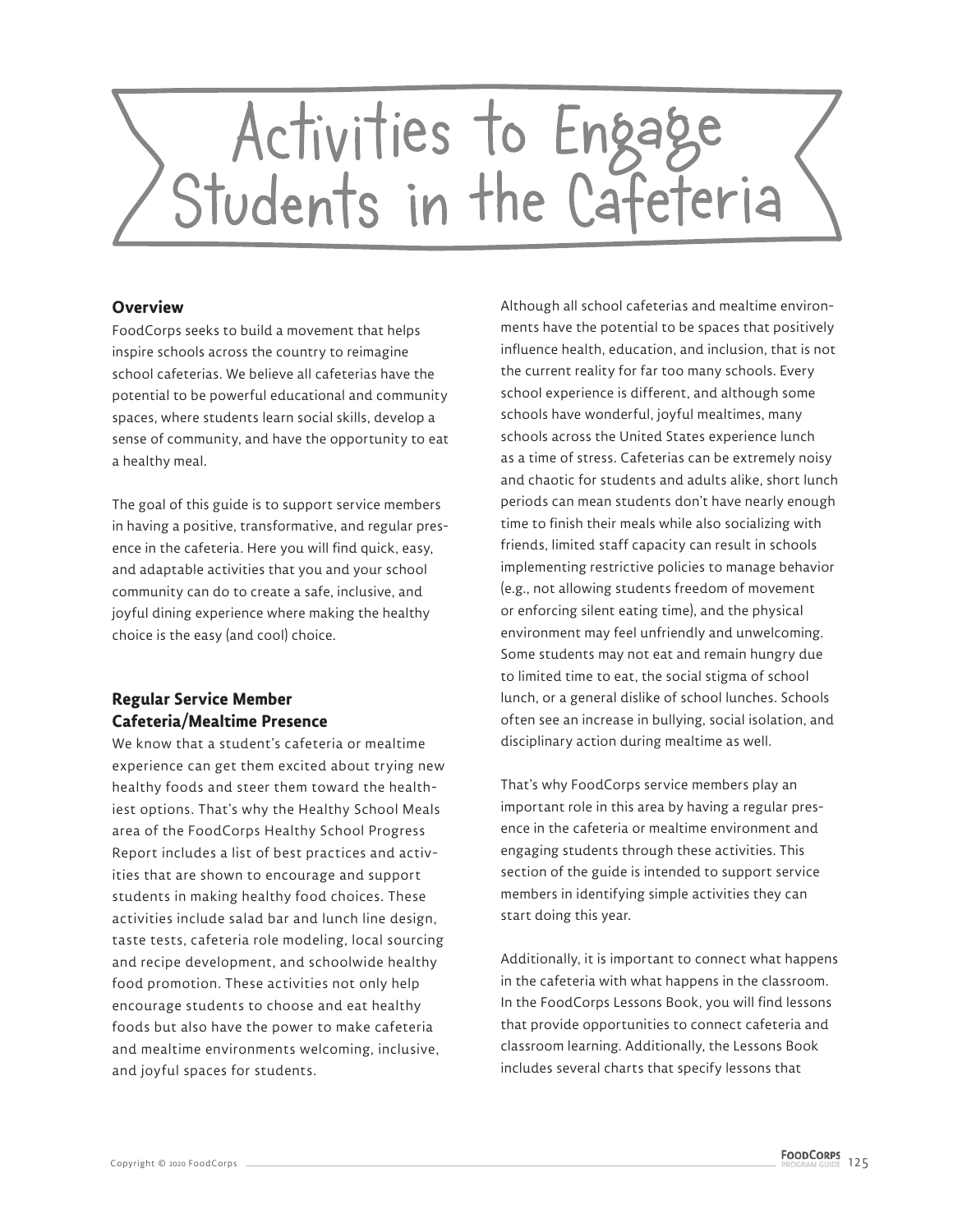highlight cooking and tasting activities. Although we have developed many of these lessons for a classroom setting, consider how these activities connect to cafeteria efforts or could even be modified to lead in the cafeteria setting.

Finally, at the end of this section you will find selected resources for procuring local foods that can be served to students in the cafeteria. This includes FoodCorps-developed webinars and important USDA resources. Remember that you can find all this (and more!) on the FoodCorps Toolshed.

#### **Activity Ideas**

We adapted these ideas from service-member ideas and existing best practices.

#### **Entering the Cafeteria**

What is this experience like for students? Do they trickle in, or are they required to enter in straight, silent lines? Is there someone welcoming them to the cafeteria and making this time of the day feel special?

- **Cafeteria greeting:** Service member with selected students form a welcome tunnel and high-five students as they enter the cafeteria. Along the way they share positive, encouraging words: Welcome to lunch; Awesome seeing you; etc.
- **Post positive messages:** Post visuals with cafeteria rules and expectations as well as other positive and encouraging messages.

#### **Waiting in the Meal Line**

What experiences do students have in line? Does it move quickly? Are they socializing, or is the line supposed to be silent? Are there opportunities for students to engage in any activities related to the cafeteria such as tastings of the day's meal, voting for their favorite harvest-of-the-month ingredient, or creating names for new menu items?

**• Menu emcee:** Get on a microphone, or use your outdoor voice to show excitement about today's meal by giving students an overview of the menu and highlighting any local produce/farms where the food might come from.

- **Student voting:** Place a flip chart, easel, markers, and stickers for voting at the cafeteria line with a vote of the day or week that students can answer, as a way to elevate their voice. For example, you can have students vote for their favorite seasonal vegetable (e.g., squash vs. carrots). Or you can have students suggest and/or vote on cool names for common menu items (e.g., renaming macaroni and cheese) in partnership with cafeteria staff.
- **Meal samples:** In partnership with cafeteria staff, bring samples from the meal line out to students to highlight and build excitement for that day's meal.
- **Mystery fruit or veggie or grain:** As a way to get to know students, circulate through the meal line with an unusual fruit or vegetable—something not commonly seen by students, like kohlrabi. Allow them to take a look and smell/feel the item to discover what it is. Consider an herb like lemon balm that has a strong scent. Or a "guess the grain," where students can feel the difference between a grain being served at lunch or something more unusual, like quinoa. Use this interaction to get to know students and provide a hands-on learning opportunity.

## **Selecting and Choosing a Meal**

What do students see and experience while they are getting their meal? Is the food promoted, displayed, and plated in a way that is fun and compelling to students? Are local ingredients celebrated through signage that helps students see the connection between local farms and what's on their plate?

- **Positive food advertising:** Create signage that celebrates local food/farms on the menu for the meal line to help students understand the connection between growers/producers and their meal.
- **Serve lunch and celebrate offerings:** Help cafeteria staff serve lunch, or assist at the salad bar to help young students make choices.
- **Remind students about the salad bar:** If your school has a salad bar, stand at the end of the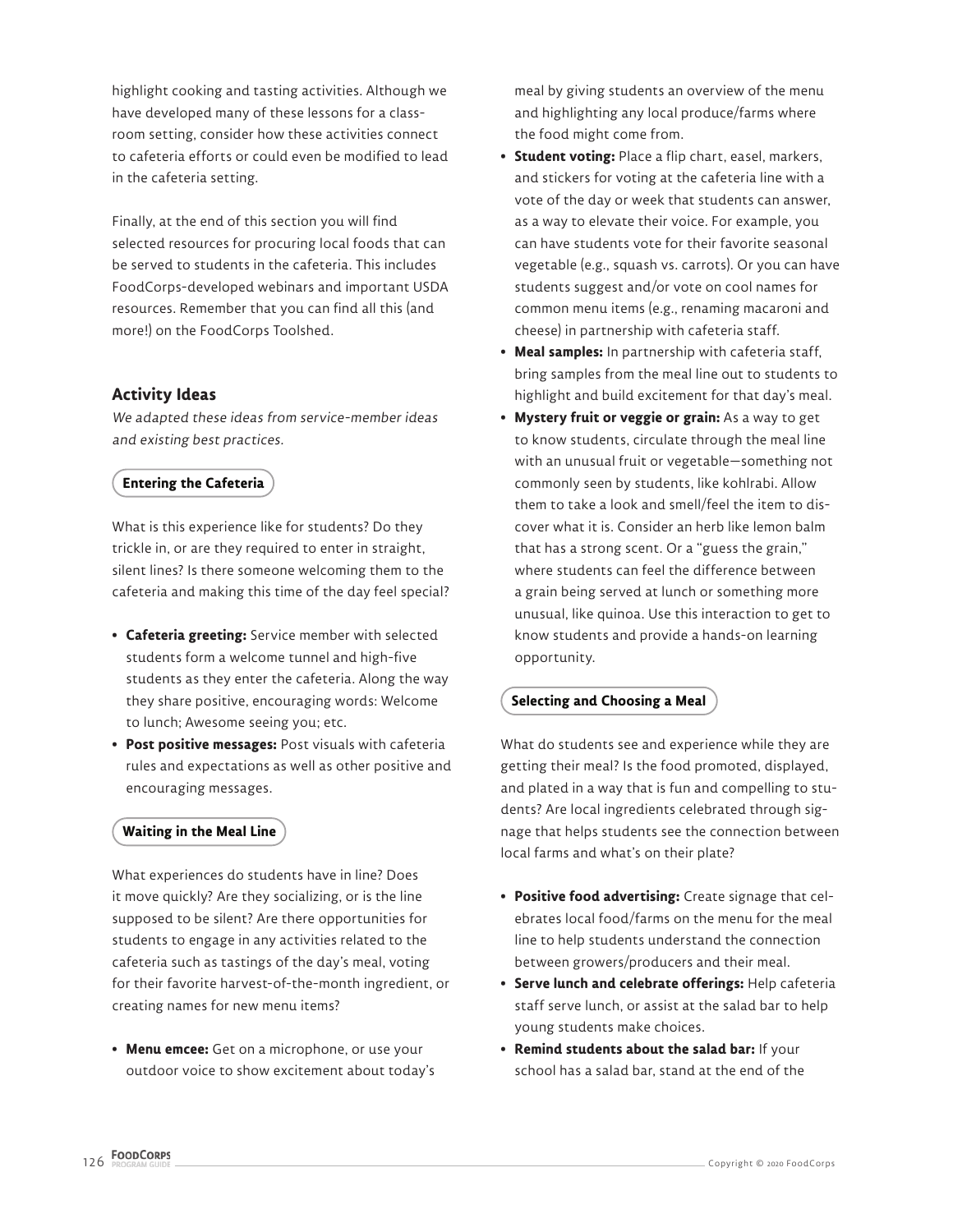meal line, and ask students if they think they might enjoy a salad with their meal. (Students often turn around and head to the salad bar!)

- **Salad bar support:** If your school does have a salad bar, use this as an opportunity to engage students. Young students may need support learning about ratios (refer to MyPlate and Eat a Rainbow concepts) when they are building their own salad. You can develop a "model plate" to help them understand the right balance of foods. This can be a real plate of food (if available), or you can print color images of salad bar items and move them around on a real plate. Help them use the tongs and understand the options being offered as well as "salad bar etiquette." Offer assistance for putting dressing on their salad. Consider adapting the FoodCorps lesson, Salad Dressing Challenge, with students using the salad bar. You can also develop a "Salad Bar Wall of Fame" by giving students who use the salad bar a sticker to add to a "Wall Of Fame" poster with their names. (Recommended Resource: The Lunch Box Salad Bar Tools and Resources).
- **Prepackaged salad support:** Instead of a salad bar, some schools have prepackaged salad as an alternative. You can engage students about this healthy choice by drawing attention to the salad with a "Lucky Salad Tray Day." On this day, you can add a sticker to random prepackaged salads or veggies. Students who pick up a salad with a sticker win a prize!

## **Eating at Tables**

Do students have assigned tables? Do all students feel safe and included in the cafeteria? Are students expected to eat silently, or are there opportunities for socializing and learning?

**• Daily table topics:** Identify several age-appropriate table topic conversation starters for each table. Share with students the cultural importance of conversation during a meal. It helps people learn about each other, connect, make friends, and build positive relationships. Help facilitate a conversation based on the table topics. Here are some suggestions: *What is your favorite fruit and vegetable?* 

*Why? What makes a fruit a fruit and a vegetable a vegetable? Is there a fruit or vegetable that you've never tried but would like to? Have you ever grown a fruit or vegetable? If so, what did you learn? What is your favorite food that you eat with your family?*

- **Plate waste captain:** Select a weekly captain who is responsible for helping his or her table reduce plate waste. The captain could be a part of the "green team" (see details below), armed with knowledge about how much waste the school is creating and how to prevent this through student serving choices.
- **Food trivia:** Develop a trivia game that asks students to identify fruits and vegetables. Ensure that you lead this game only if students have previously been introduced to the fruits and vegetables highlighted in the game so they are set up for success. You can put trivia questions on cards placed at tables or on a poster at a taste-test station. Another approach would be to get all the ingredients in the meal from cafeteria staff, and ask older students to identify specific ingredients in their meal (corn, wheat, ketchup in the tomato sauce, etc.). Offer prizes for trivia winners!
- **"Caught Eating Well Today" certificates:** If you find a student making healthy choices during their meal, honor them with a certificate to take home to their family.
- **MyPlate challenge:** Lead this activity after students are familiar with MyPlate (for example once they've learned about it during classroom lessons). Plan random days to show up in the cafeteria and walk around to see if students have servings similar to MyPlate. Consider setting grade-level appropriate expectations: grades K–1 need a fruit and veggie, older grades need a balance of grains, etc. If they meet the requirements you've discussed in class (and set by grade level), they get a sticker to put on a MyPlate poster in their classroom!
- **Encourage positive behavior:** Give respect to students eating healthy meals and trying new things, while supporting cafeteria staff in positive behavior management. One approach could be to create a "superfood wall of fame." Pick the superfood that day (a fruit or veggie being served), and students who choose to eat that superfood get to write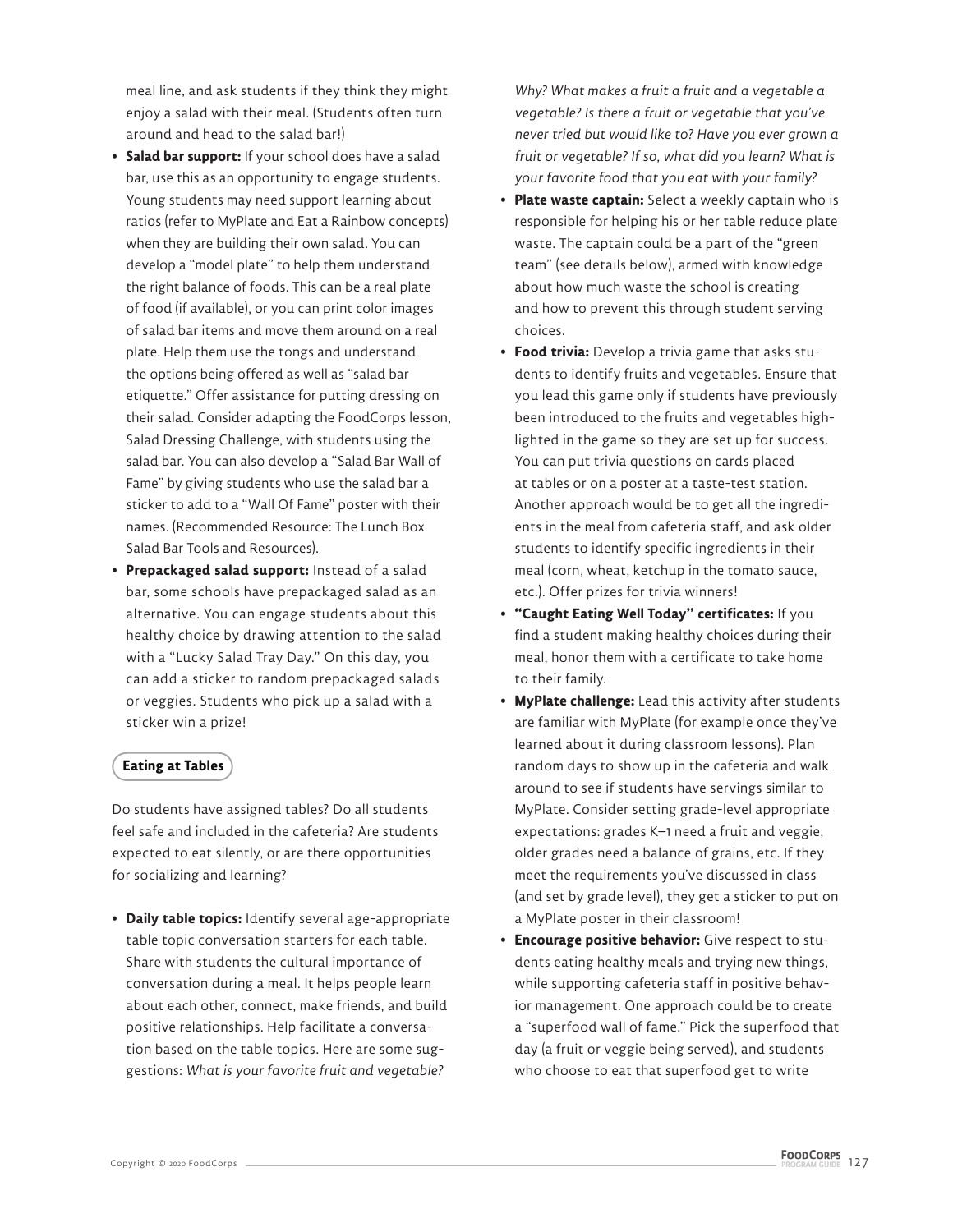their name on a laminated cutout "certificate" of the fruit or veggie. Tape the certificate to the "superfood wall of fame," and reuse the certificates in the future.

- **Lunch Detective:** Walk around the cafeteria as a "Lunch Detective," and when you find someone eating a healthy option, offer a "Caught Fresh Handed" certificate or an "I tried it!" sticker. Then take a photo of that person as a "Healthy Hero," and add it to the "Healthy Challenge" bulletin board. Consider offering a reward to students who receive the most stickers. Or start a raffle and honor the winner at a school assembly. Include school staff in the challenge, too! Use this club to engage other adults to become Lunch Detectives. Engage parents and teachers as detectives!
- **Creative worksheets:** Have worksheets with fruits and vegetables to color (for young students) and food facts at the table. Allow students to get creative coloring the worksheets or discussing the information on the worksheet.
- **Eat and talk with students:** Eating lunch with students shows them that you're interested in who they are as people and models positive eating habits. You can do the following:
	- Eat school lunch and sit with students. Use your Food & Seed Fund to purchase school meals once a week. Include all the fruit or vegetables that are being offered in the meal line. Share with students and staff how much you appreciate the cafeteria staff offering these choices.
	- If you bring your own lunch, highlight what you're eating that is healthy and delicious. You can also point out what might not be familiar to students.
	- Create positive social norms that make fruits and vegetables "cool." Encourage students to eat their fruits and vegetables.
	- Make things fun, and promote a positive environment where conversation is encouraged. Connect with students individually in a way you can't in a classroom setting.
	- Dress up like a fruit or vegetable, and make people laugh.
	- Learn about student motivations, culture, and family. Ask students what they enjoy eating and

why. Learn about what motivates them to make specific food choices. Encourage them to share how their families cook specific fruits and vegetables. Pay attention to special cultural food recipes and customs. Share this information with the school chefs to inform food preparation and presentation.

- Remember to connect with students who sit alone during lunch.
- Reward students who are eating healthy cafeteria foods with opportunities to get involved with special FoodCorps activities, (e.g., helping out in the garden or working alongside you to run a future taste test).

# **Exiting the Cafeteria**

How do students exit the cafeteria? Is there a ritual to ending meal time, such as daily announcements? Is there a way to make the end of the meal celebratory and provide appreciation for the cafeteria staff?

- **Closing cheer and appreciations:** Lead a closing cheer celebrating a great meal and appreciations. (e.g., you can have students give an appreciation "clap" to cafeteria staff).
- **Waste station and goal setting:** Have students weigh total waste from their lunch, track it on a graph (an opportunity for student engagement and math connections), and set a goal to reduce waste as a community. And even simpler, stand next to the waste station to discuss plate waste as students clean up their places.

## **Cafeteria Team/Club Ideas**

Are there student clubs or teams that can broadly support the cafeteria experience of peers?

**• Healthy Buddies Club:** Promote student mentorship by starting a "Healthy Buddies Club" for older students to act as role models and support younger students to make healthier choices. Train older students to offer support at the meal line, salad bar, and waste station. Healthy Buddies wear buttons and have other "cool" incentives that make